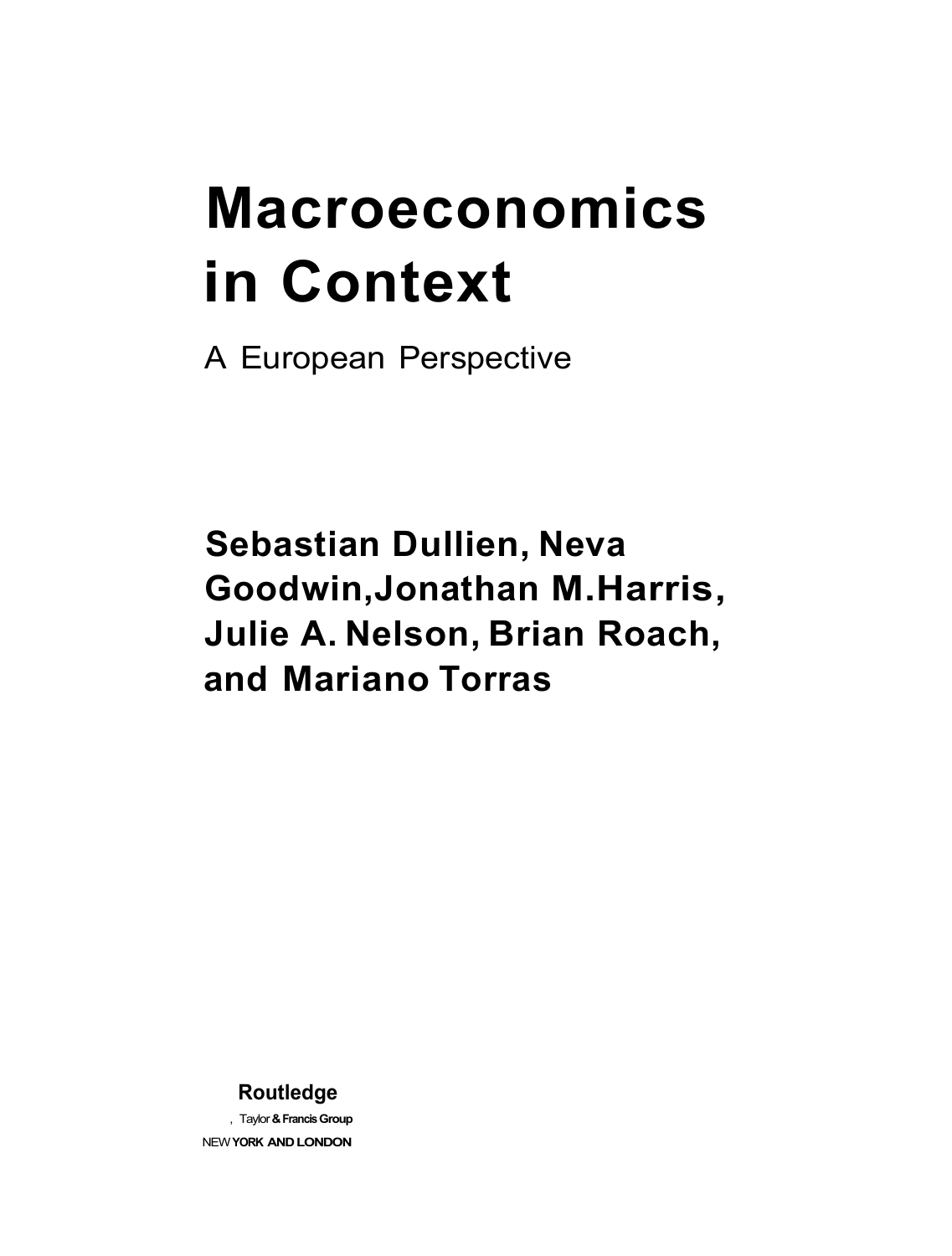## **Brief Contents**

| List of Figures                                        |                                                                                                                                                                                                                                           |
|--------------------------------------------------------|-------------------------------------------------------------------------------------------------------------------------------------------------------------------------------------------------------------------------------------------|
|                                                        | xxiii                                                                                                                                                                                                                                     |
|                                                        | 1                                                                                                                                                                                                                                         |
|                                                        | 13                                                                                                                                                                                                                                        |
|                                                        |                                                                                                                                                                                                                                           |
|                                                        | 17                                                                                                                                                                                                                                        |
| <b>MACROECONOMICS AND WELL-BEING</b>                   | 19                                                                                                                                                                                                                                        |
| <b>ECONOMIC ACTIVITY IN CONTEXT</b>                    | 42                                                                                                                                                                                                                                        |
| <b>USEFUL TOOLS AND CONCEPTS</b>                       | 64                                                                                                                                                                                                                                        |
| <b>WHAT ECONOMIES DO</b>                               | 92                                                                                                                                                                                                                                        |
| <b>SUPPLY AND DEMAND</b>                               | 125                                                                                                                                                                                                                                       |
|                                                        |                                                                                                                                                                                                                                           |
|                                                        | 153                                                                                                                                                                                                                                       |
| <b>MACROECONOMIC MEASUREMENT: THE CURRENT APPROACH</b> | 155                                                                                                                                                                                                                                       |
| <b>MACROECONOMIC MEASUREMENT: ENVIRONMENTAL</b>        |                                                                                                                                                                                                                                           |
| <b>AND SOCIAL DIMENSIONS</b>                           | 186                                                                                                                                                                                                                                       |
| THE STRUCTURE OF THE EUROPEAN ECONOMY                  | 218                                                                                                                                                                                                                                       |
| <b>EMPLOYMENT, UNEMPLOYMENT, AND WAGES</b>             | 254                                                                                                                                                                                                                                       |
|                                                        |                                                                                                                                                                                                                                           |
|                                                        | 283                                                                                                                                                                                                                                       |
| AGGREGATE DEMAND AND ECONOMIC FLUCTUATIONS             | 285                                                                                                                                                                                                                                       |
| <b>FISCAL POLICY</b>                                   | 324                                                                                                                                                                                                                                       |
|                                                        | List of Tables<br><b>INTRODUCTION</b><br><b>SAMPLE COURSE OUTLINES</b><br><b>PARTI</b><br>THE CONTEXT FOR ECONOMIC ANALYSIS<br><b>PART II</b><br><b>MACROECONOMIC BASICS</b><br><b>PART III</b><br><b>MACROECONOMIC THEORY AND POLICY</b> |

**V**